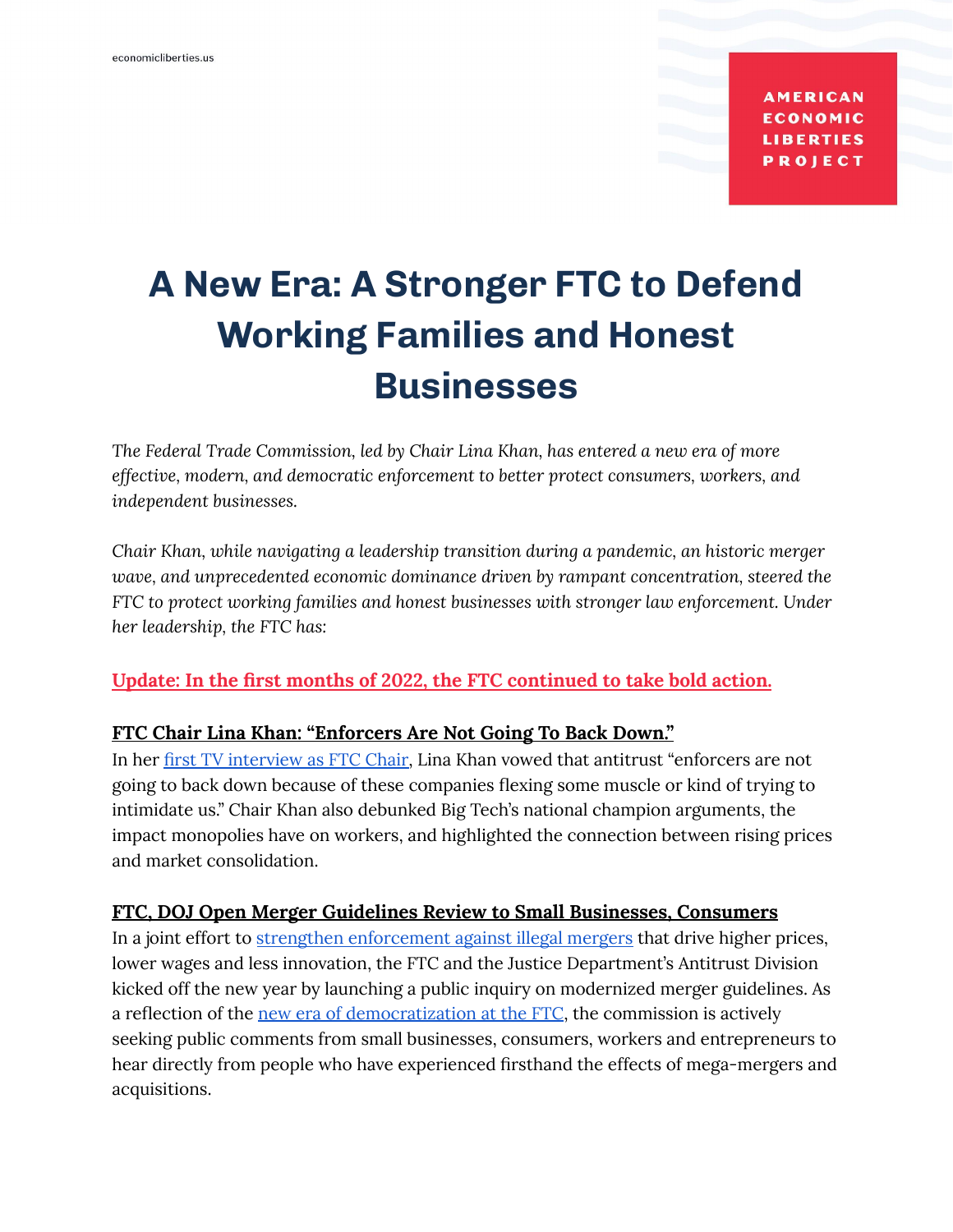## **Successfully Blocked Illegal Lockheed - Aerojet Vertical Merger**

In a 4-0 unanimous vote, the FTC sued to block Lockheed Martin, the world's largest defense contractor, from eliminating Aerojet, the last remaining [independent](https://breakingdefense.com/2021/03/lockheed-buying-aerojet-is-bad-for-defense/) missile supplier in the United States. Lockheed then abandoned their illegal acquisition. In addition, NVIDIA in [January](https://www.bloomberg.com/news/articles/2022-01-25/nvidia-is-said-to-quietly-prepare-to-abandon-takeover-of-arm?srnd=premium) moved to abandon their \$40 billion acquisition of Arm, a vertical merger that the FTC unanimously voted to sue to block in late 2021.

## **Protected Rhode Islanders from Higher Health Care Costs**

The two largest hospital systems in Rhode Island abandoned their plans to form an even more powerful conglomerate after the FTC sued to block the merger. The successful 4-0 FTC vote to block the Lifespan – Care New England Health System merger [prevented](https://www.economicliberties.us/press-release/ftc-vote-secured-by-chair-lina-khan-stops-higher-health-care-costs/) higher prices for [patients](https://www.economicliberties.us/press-release/ftc-vote-secured-by-chair-lina-khan-stops-higher-health-care-costs/) and harder conditions for health care workers.

## **Promoted Lower Grocery Prices and Protected Competition in New York**

As prices rise for families, the FTC finalized their action to maintain competition among New York grocery stores and help keep costs [lower](https://www.cnybj.com/ftc-final-order-requiring-tops-price-chopper-parent-sell-dozen-tops-stores/). The action was yet another 4-0 unanimous vote for the commission.

## **Secured \$71 Million in Loan Cancellation for Defrauded DeVry Students**

An FTC [investigation](https://www.nytimes.com/2022/02/16/business/student-loans-devry-university.html) led to the U.S. Department of Education in February forgiving \$71.7 million in federal student loans for students deceived by the for-profit DeVry University.

## **Bombshell FTC Study Shows Online Scams Rocketed Up 198% in 2021**

The FTC's new report on online scams found over 95,000 people [reported](https://www.ftc.gov/news-events/blogs/data-spotlight/2022/01/social-media-gold-mine-scammers-2021#footnote1) \$770 million in [losses](https://www.ftc.gov/news-events/blogs/data-spotlight/2022/01/social-media-gold-mine-scammers-2021#footnote1) to fraud initiated on social media platforms in 2021, accounting for about 25% of all reported losses to fraud in 2021 and representing a stunning 198% increase from 2020 alone. The report came shortly after the FTC [returned](https://www.ctpost.com/business/article/100-CT-consumers-get-paid-in-lending-company-16807323.php) \$3.7 million to consumers deceived by online lender Avant in January.

## **2021 Accomplishments**

## **Challenged Monopolies and Rampant Consolidation**

In a letter to FTC staff detailing the agency's strategic approach, Chair Lina Khan outlined how antitrust violations directly harm workers and [independent](https://www.ftc.gov/system/files/documents/public_statements/1596664/agency_priorities_memo_from_chair_lina_m_khan_9-22-21.pdf) small businesses in addition to consumers. After decades of rising monopoly power and amid an unprecedented merger wave, the FTC took action to address rampant consolidation, including steps to slow merger activity and votes to block anti-competitive mega-mergers and enforce the law against monopolization.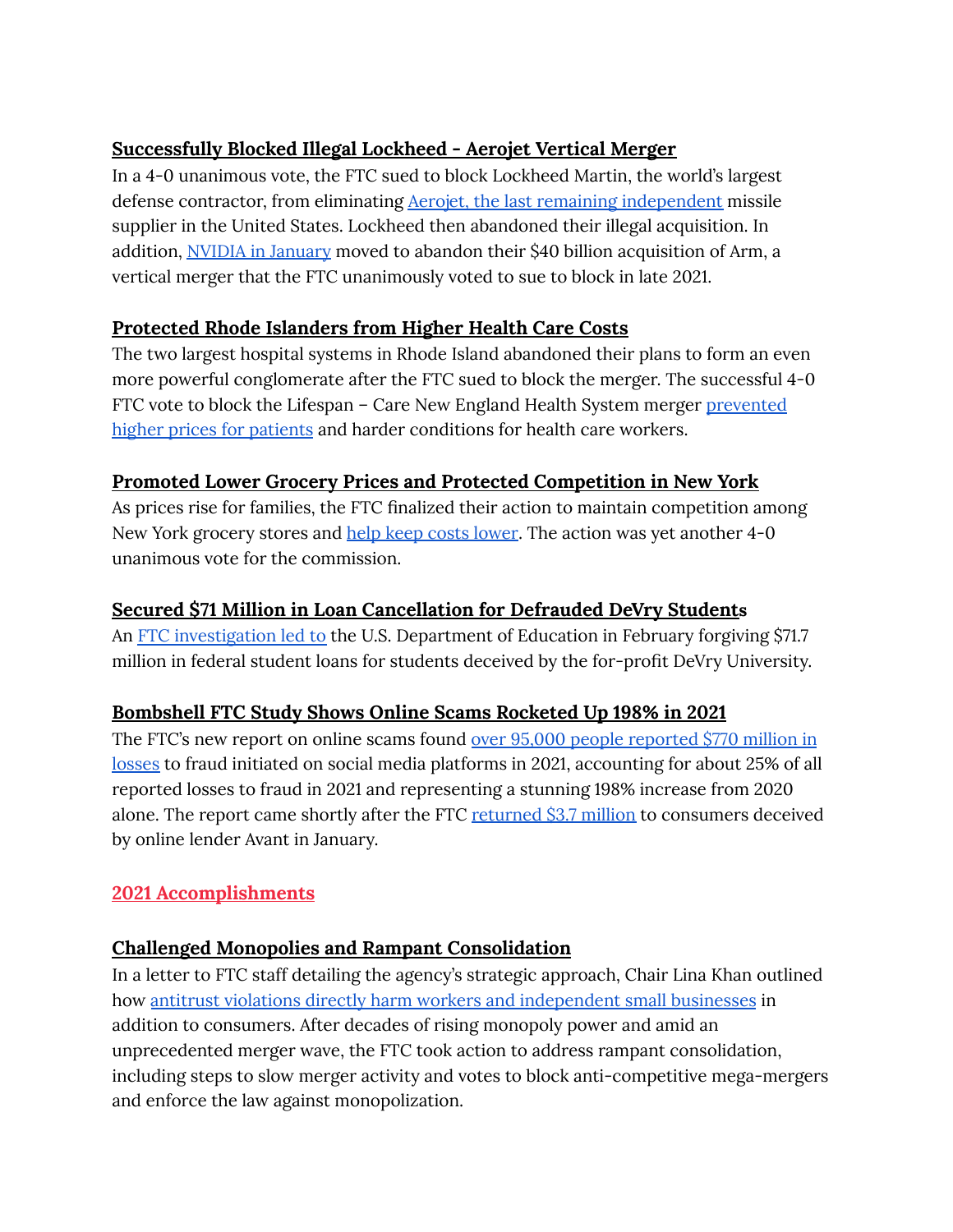Notably, the FTC updated their antitrust suit against [Facebook](https://www.reuters.com/legal/litigation/us-ftc-expected-file-amended-complaint-against-facebook-2021-08-19/) alleging an illegal buy-or-bury scheme and unanimously voted to sue to block the \$40 billion [NVIDIA-Arm](https://www.theverge.com/2021/12/2/22814633/nvidia-arm-purchase-semiconductor-ftc-40-billion-lawsuit-block-deal) [vertical](https://www.theverge.com/2021/12/2/22814633/nvidia-arm-purchase-semiconductor-ftc-40-billion-lawsuit-block-deal) merger that would stifle semiconductor chip innovation. In addition, the FTC prevented Berkshire Hathaway Energy's \$1.7 billion acquisition of [competitor](https://www.ftc.gov/news-events/press-releases/2021/07/statement-regarding-berkshire-hathaway-energys-termination) Questar [Pipeline](https://www.ftc.gov/news-events/press-releases/2021/07/statement-regarding-berkshire-hathaway-energys-termination) and the mega-merger of outdoors retailers [Sportsman's](https://www.reuters.com/markets/deals/sportsmans-warehouse-ends-merger-with-great-outdoors-over-ftc-clearance-concerns-2021-12-03/) Warehouse with Bass Pro Shops and [Cabela's.](https://www.reuters.com/markets/deals/sportsmans-warehouse-ends-merger-with-great-outdoors-over-ftc-clearance-concerns-2021-12-03/)

As supply chain disruptions continue, the FTC voted [unanimously](https://www.ftc.gov/news-events/press-releases/2021/11/ftc-launches-inquiry-supply-chain-disruptions) to launch an inquiry into whether consolidation and anti-competitive practices are contributing to supply chain snarls, requesting information from large retailers including Amazon, Walmart, Tyson, and Kroger.

The FTC also laid the groundwork to fully restore the agency's ability to address rampant consolidation by restricting future [acquisitions](https://www.marketwatch.com/story/ftc-to-restrict-future-deals-that-pursue-anticompetitive-mergers-11635191973) for firms that attempted anticompetitive mergers previously, rescinding the 1995 prior [approval](https://www.ftc.gov/news-events/press-releases/2021/07/ftc-rescinds-1995-policy-statement-limited-agencys-ability-deter) merger policy that limited the agency's ability to deter problematic mega-mergers, withdrawing the [unsound](https://www.ftc.gov/news-events/press-releases/2021/09/federal-trade-commission-withdraws-vertical-merger-guidelines) Vertical Merger [Guidelines,](https://www.ftc.gov/news-events/press-releases/2021/09/federal-trade-commission-withdraws-vertical-merger-guidelines) and changing the Merger Review Process to make clear that 30 days without notice does not equate an approval for mergers.

The FTC's antitrust actions led by Chair Khan have already made a positive impact on marketplace fairness. Recently, the FT noted "Mega [takeovers](https://www.ft.com/content/03a2df73-da6a-4bc5-b242-dd3ea71bcd6a) in the  $US -$  deals north of \$25 billion or \$50 billion — [plummeted](https://www.ft.com/content/03a2df73-da6a-4bc5-b242-dd3ea71bcd6a) in 2021, according to data from Refinitiv, as companies particularly in pharma and tech have shied away from taking regulatory risks."

# **Resurrected the Long-Dormant Penalty Offense Authority to Punish and Deter Corporate Wrongdoing**

In the wake of court decisions that curbed the FTC's authority to claw back money for consumers from bad corporate actors, Chair Khan revived the dormant Penalty Offense Authority to ensure corporations that knowingly break the law are justly penalized. After decades without invoking the Penalty Offense Authority, the FTC can now again make sure corporate criminals pay a steep price when they break the law, instead of getting a slap on the wrist.

The revived Penalty Offense Authority allows the FTC to impose severe civil penalties of up to \$43,792 per violation against a corporation that knowingly violates a previous FTC administrative order. The FTC first resurrected the authority in 2021 with unanimous votes to put on notice over 70 for-profit colleges for [predatory](https://www.foxbusiness.com/technology/federal-trade-commission-cracks-profit-education) behavior, over 700 companies for fake online [reviews,](https://nypost.com/2021/10/14/federal-trade-commission-to-crack-down-on-fake-online-business-reviews/) over 1,000 businesses, including Amazon, [Doordash,](https://www.marketwatch.com/story/ftc-warns-amazon-gig-companies-over-false-money-making-claims-11635281002) and Grubhub, for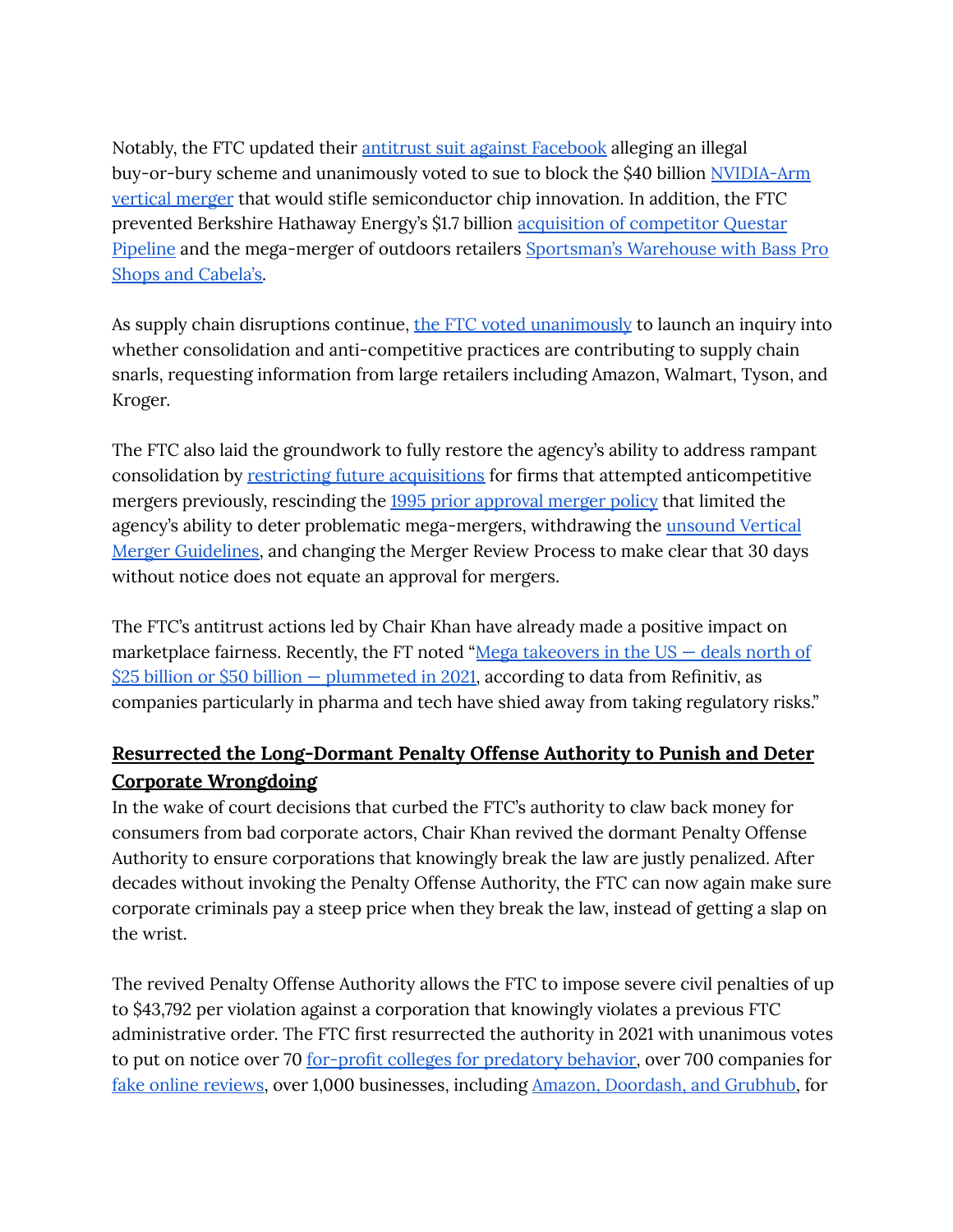deceiving gig workers about potential earnings, and to initiate a rulemaking to [hold](https://www.ftc.gov/news-events/press-releases/2021/12/ftc-launches-rulemaking-combat-sharp-spike-impersonation-fraud) scammers [accountable](https://www.ftc.gov/news-events/press-releases/2021/12/ftc-launches-rulemaking-combat-sharp-spike-impersonation-fraud) for impersonating government or businesses.

#### **Restored the Right to Repair with Unanimous Vote**

For decades, consumers and businesses have been subject to one-sided contracts that restrict their ability to repair products and more. As the Right to Repair movement continues to build momentum, the FTC unanimously moved to protect consumers and honest businesses by [enforcing](https://www.wired.com/story/ftc-votes-to-enforce-right-to-repair/) the "Right to Repair" against corporations that make it difficult to repair their products.

The FTC's announcement of ramping up law enforcement against illegal repair restrictions was hailed by [advocates](https://uspirg.org/news/usp/release-ftc-crack-down-companies-anti-repair-restrictions) and followed by Apple [announcing](https://www.protocol.com/policy/apple-right-to-repair-ftc) new public access to parts and repair [manuals](https://www.protocol.com/policy/apple-right-to-repair-ftc), reversing decades of restrictive repair policies. In addition, the FTC launched an inquiry into repair terms surrounding McDonald's perpetually [nonfunctioning](https://www.wsj.com/articles/mcdonalds-mcflurry-machine-is-broken-again-now-the-ftc-is-on-it-11630522266) ice cream [machines](https://www.wsj.com/articles/mcdonalds-mcflurry-machine-is-broken-again-now-the-ftc-is-on-it-11630522266) and launched a public [comment](https://www.regulations.gov/docket/FTC-2021-0036) period to gather more information about a broader set of one-sided contract terms that may harm fair competition.

## **Cracked Down on Made in America Fraud Harming Ranchers and Consumers**

American ranchers and manufacturers already face incredible challenges as they confront increasing consolidation, let alone rampant fraud in "Made In America" labeling. In 2021, the FTC defended American [entrepreneurs](https://www.natlawreview.com/article/ftc-issues-rule-to-deter-rampant-made-usa-fraud) by issuing a new rule that cracks down on false Made In USA labels often used by dominant meatpacking conglomerates. The agency's new rule protects and incentivizes U.S. production by requiring companies to prove their products are "all or virtually all" made in the United States if they are to use Made In America labels. The new rule especially benefits small [businesses](https://www.ftc.gov/news-events/press-releases/2021/07/ftc-issues-rule-deter-rampant-made-usa-fraud) that rely on their Made in America labels, but lack the resources to defend themselves from imitators.

## **Ramped-Up Enforcement Against Subscription Tricks and Traps**

In a [bipartisan](https://www.washingtonpost.com/business/2021/06/02/automatic-renewals-ftc-subscriptions/) 3-to-1 vote, the FTC ramped-up enforcement against illegal subscription traps in response to a rising number of complaints about deceptive sign up tactics, unauthorized charges, and ongoing billing that is impossible to cancel. The new enforcement policy statement from the FTC made clear that deploying illegal "dark patterns" to trick consumers into signing up for subscription programs or trap them when they try to cancel is against the law, and subject to penalties.

#### **Returned \$135 Million to Working Americans**

In an unprecedented year, the FTC stood up for working families by holding corporate criminals and scammers accountable. Working families across the country had over \$135 million returned to them by the FTC after it was stolen, swindled, or scammed from them